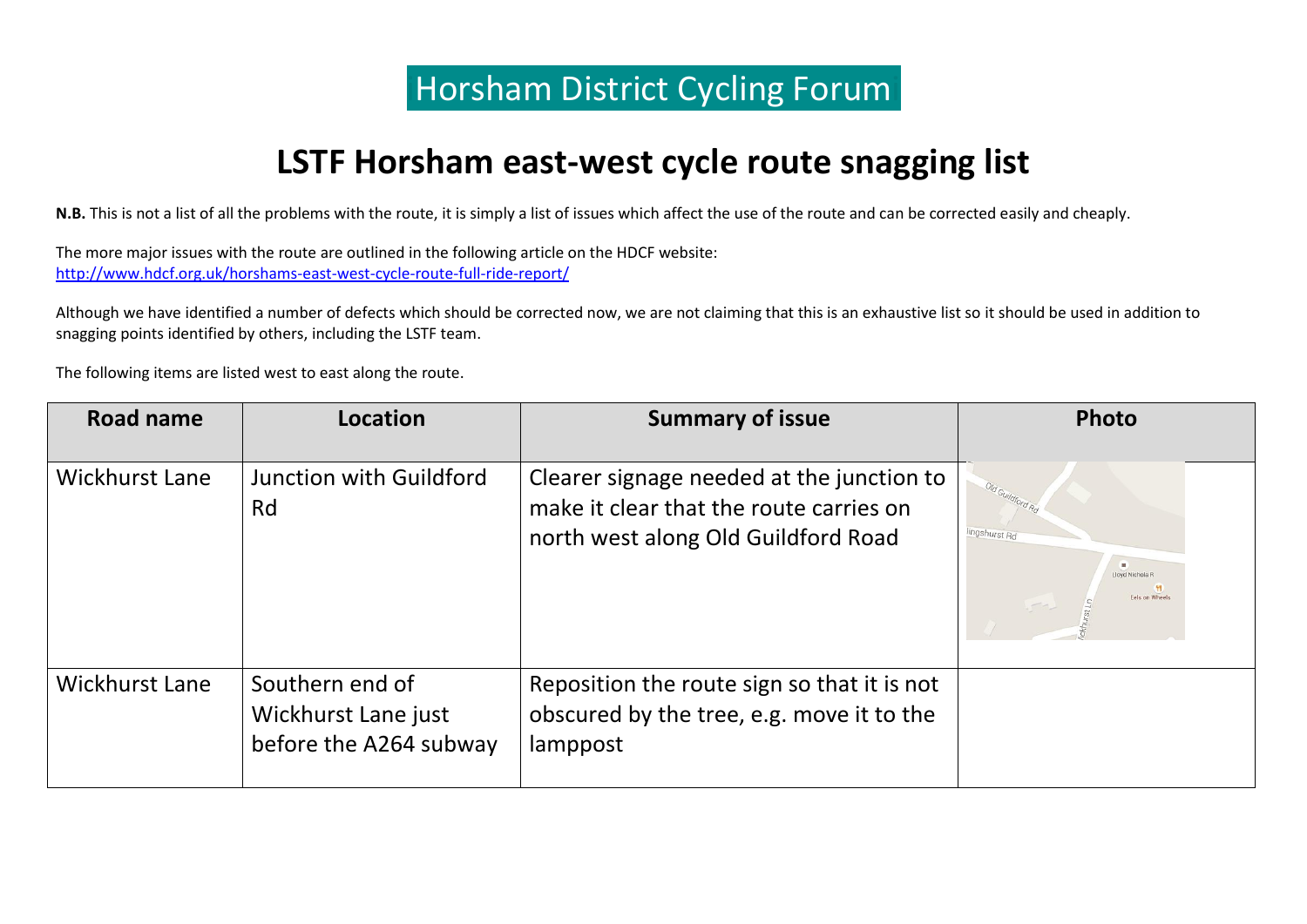| <b>Road name</b>                                 | Location                                                            | <b>Summary of issue</b>                                                                                                                                                                                                   | Photo |
|--------------------------------------------------|---------------------------------------------------------------------|---------------------------------------------------------------------------------------------------------------------------------------------------------------------------------------------------------------------------|-------|
| A264 subway<br>near entrance to<br><b>Tescos</b> | Entrance to A264 subway<br>from crossing entrance<br>road to Tescos | (westbound) Install sign to indicate the<br>route goes down the subway                                                                                                                                                    |       |
| Tesco site                                       |                                                                     | Add signage and road markings to create<br>a legible route between the cycle bridge<br>and the subway in both directions<br>Include signage to indicate that cycling<br>onto the bridge from the car park is<br>permitted |       |
| The Boulevard                                    | <b>Marketing Suite</b><br>temporary car park                        | Put in place arrangements to open<br>access to shared-use path as soon as<br>possible and no later than 1 Sept 2017                                                                                                       |       |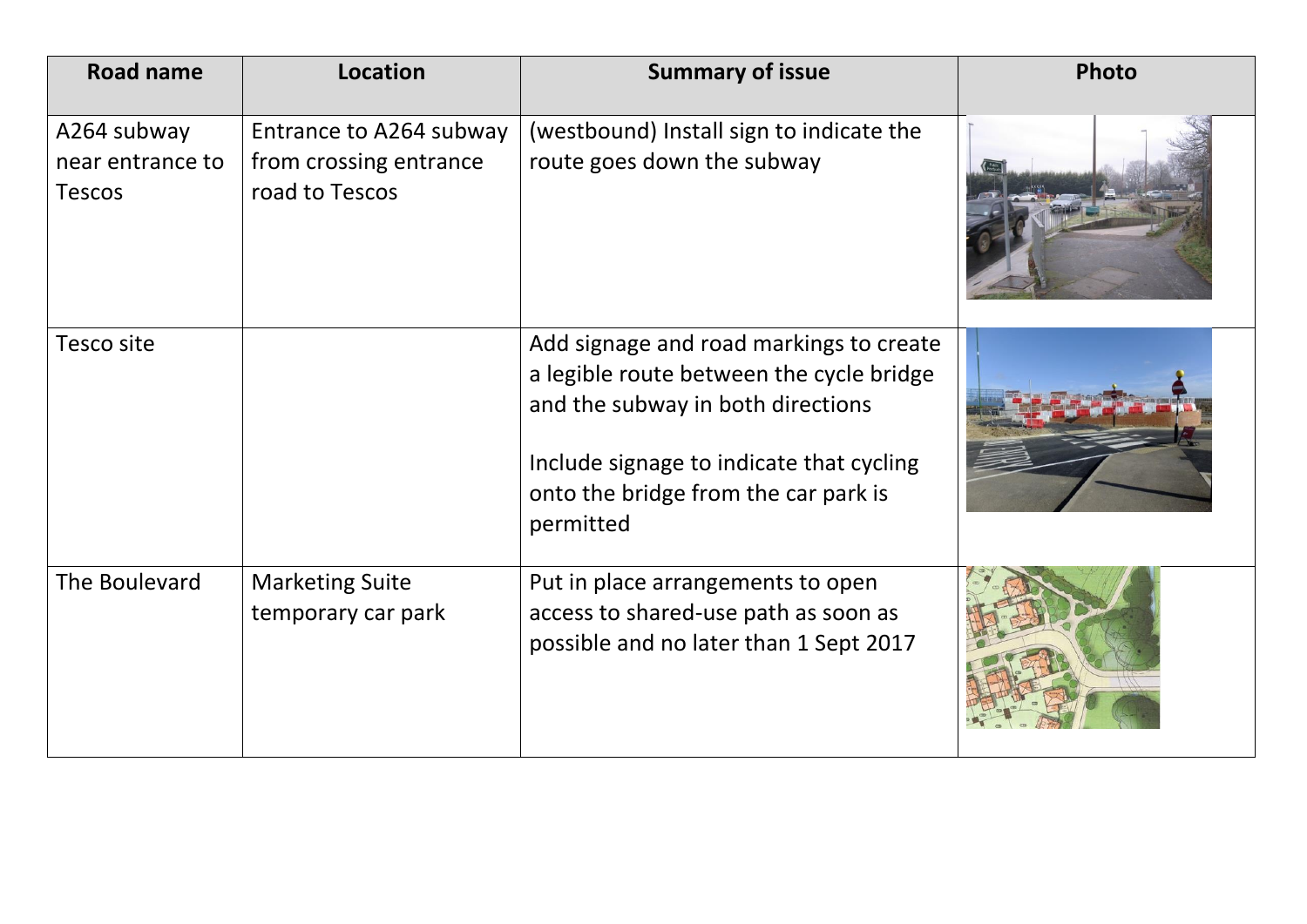| <b>Road name</b>        | <b>Location</b>                                         | <b>Summary of issue</b>                                                    | Photo |
|-------------------------|---------------------------------------------------------|----------------------------------------------------------------------------|-------|
| <b>Blackbridge Lane</b> | Junction with cycle path<br>from Tanbridge Park         | Remove opaque fencing on south side of<br>the cycle path                   |       |
| Hills Farm Lane         | Bridge over the Boldings<br><b>Brook</b>                | Remove "Cyclists Dismount" signs on<br>both sides of the shared-use bridge |       |
| <b>Furneaux Walk</b>    | Junction of Sainsbury's<br>and The Forum cycle<br>paths | "Cyclists Dismount" sign to be removed                                     |       |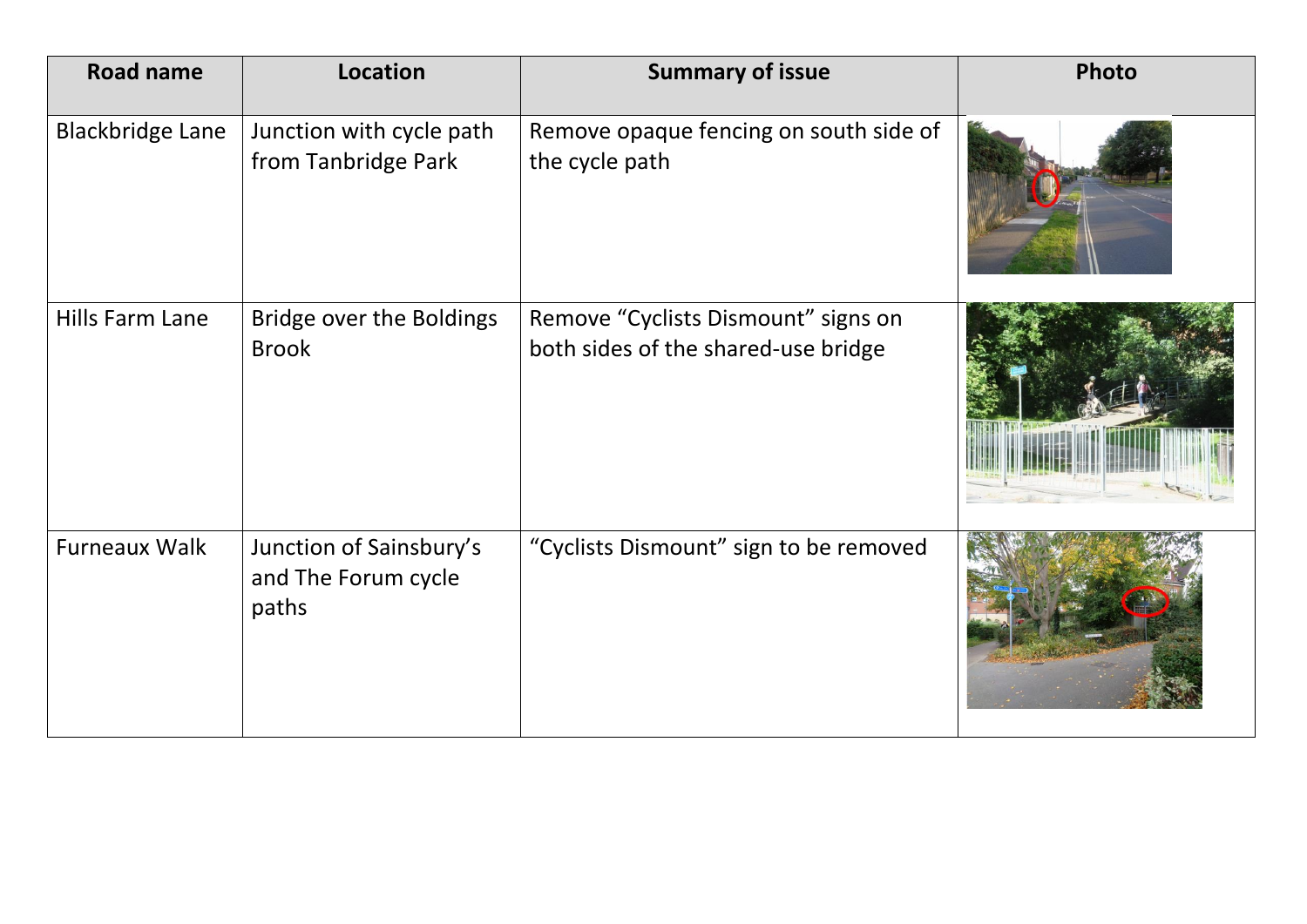| <b>Road name</b> | <b>Location</b>                           | <b>Summary of issue</b>                                                                                                                                                                      | Photo |
|------------------|-------------------------------------------|----------------------------------------------------------------------------------------------------------------------------------------------------------------------------------------------|-------|
| Causeway         | <b>Junction with Furneaux</b><br>Walk     | Adjust signs so that the direction sign<br>pointing along Furneaux Walk is no<br>longer obscured by the other signs on the<br>post                                                           |       |
|                  |                                           | The 'cycle' marking on the road is<br>currently misleading. Perhaps it should<br>be rotated or there should be an arrow<br>added or have an additional road<br>marking for southbound cycles |       |
| Causeway         | Rear of the Old Town Hall                 | Mark the cycle route on the road to<br>prevent parked cars blocking the route                                                                                                                |       |
| Carfax           | Junction of South St and<br>Market Square | Install "Except cycles" signs under No<br>entry signs and painted 'cycle' marking/s<br>on the road                                                                                           |       |
|                  |                                           | Add signage to show the route continues<br>through here to The Causeway                                                                                                                      |       |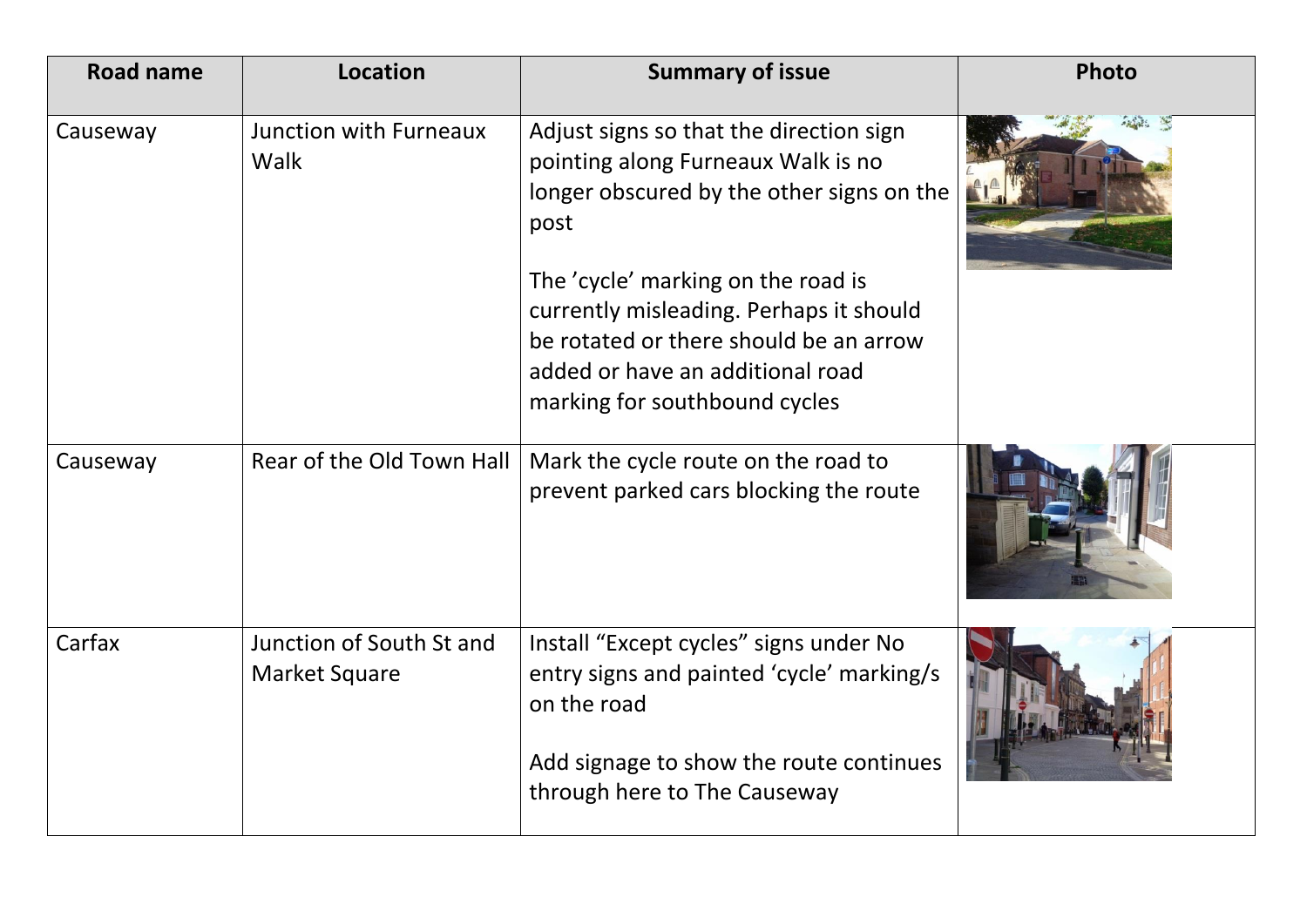| <b>Road name</b>     | <b>Location</b>                                | <b>Summary of issue</b>                                                                                                                                                                       | Photo |
|----------------------|------------------------------------------------|-----------------------------------------------------------------------------------------------------------------------------------------------------------------------------------------------|-------|
| <b>Market Square</b> | Junction with East Street                      | Add sign to indicate northbound route<br>continues straight ahead into Carfax<br>Add 'Except Cycles' sign to the 'No Right<br>Turn' sign into East Street                                     |       |
|                      |                                                |                                                                                                                                                                                               |       |
| Carfax               | South Street, junction<br>with Chart Way       | Provide sign/marking on left side of<br>carriageway to indicate cycle route<br>leaves road and continues along Chart<br>Way. Contact traders to ensure route is<br>not obstructed by A-boards |       |
| Chart Way            | <b>Between Copnall Way</b><br>and North Street | Install shared-use signage along Chart<br>Way, e.g. on brickwork and on lampposts                                                                                                             |       |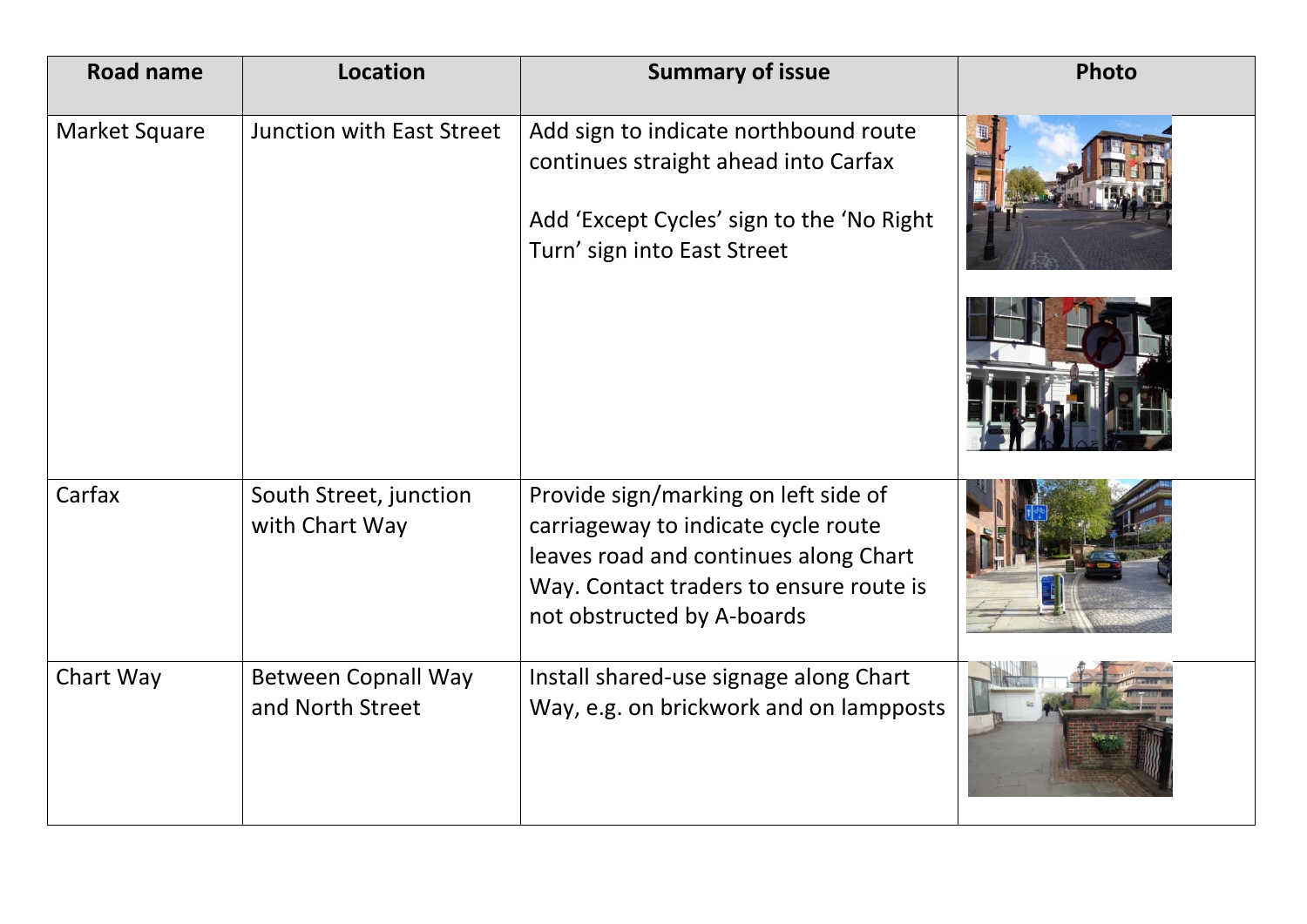| <b>Road name</b>       | <b>Location</b>                                    | <b>Summary of issue</b>                                                                                                                                                                                                                                                        | Photo |
|------------------------|----------------------------------------------------|--------------------------------------------------------------------------------------------------------------------------------------------------------------------------------------------------------------------------------------------------------------------------------|-------|
| <b>North Street</b>    | Outside Black Jug                                  | Turn railway sign to point in correct<br>direction. Turn shared-use sign to face in<br>correct direction. Remove 'Cyclists Rejoin<br>Carriageway' sign. Remove white 'Cycle<br>Lane' sign. Paint a cycle marking on<br>carriageway of the side road for<br>northbound cyclists |       |
| <b>North Street</b>    | Just south of subway<br>path entrance              | Remove the direction sign for the station<br>(currently placed after the path and<br>pointing away from the station).<br>Remove the existing post which is<br>currently leaning badly                                                                                          |       |
| <b>Winterton Court</b> | Entrance to footpath off<br><b>Winterton Court</b> | Sign to indicate the direction of the route<br>towards the North Street subway                                                                                                                                                                                                 |       |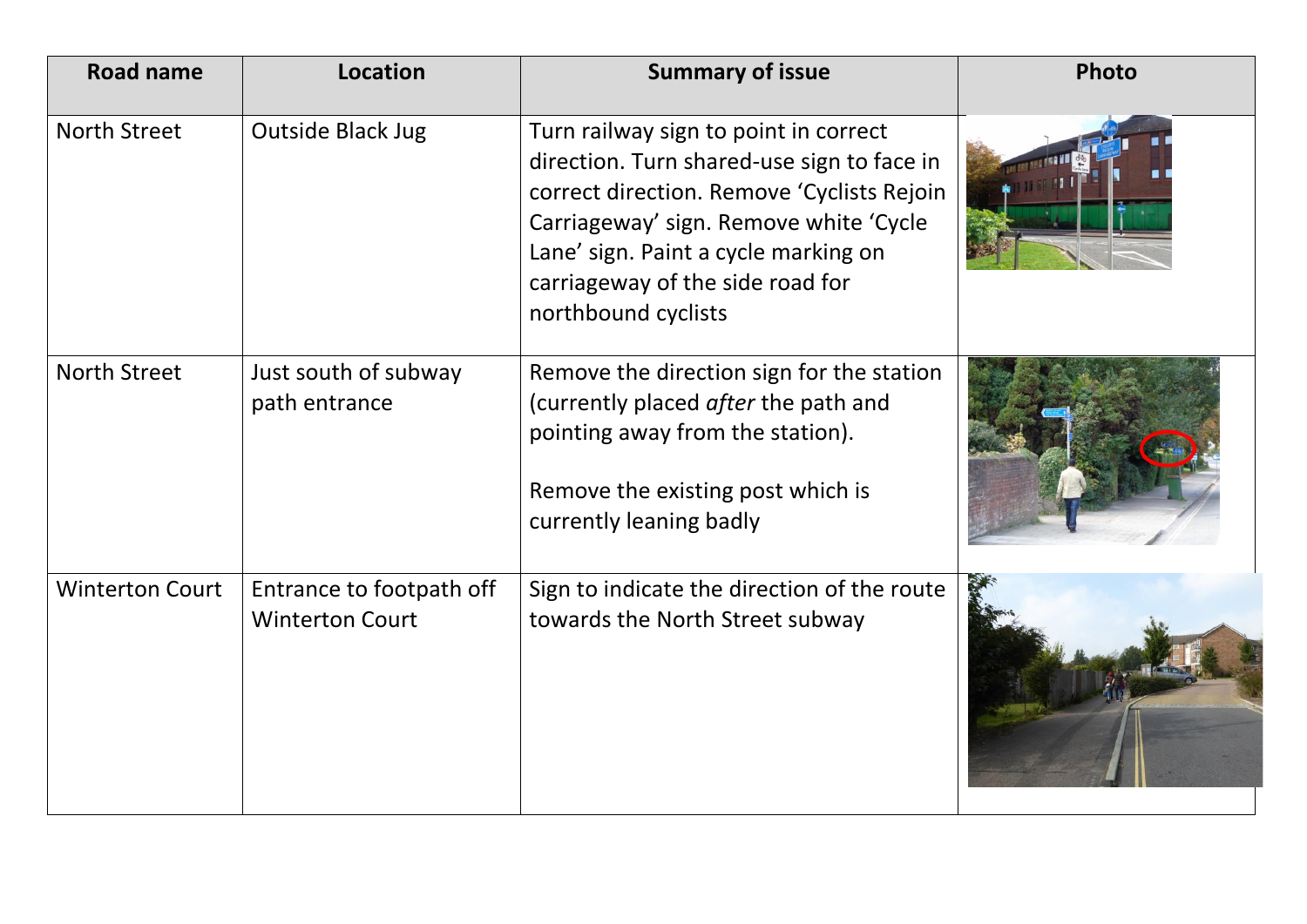| <b>Road name</b>    | Location                  | <b>Summary of issue</b>                                                                                                                                                                                                                                                                      | Photo |
|---------------------|---------------------------|----------------------------------------------------------------------------------------------------------------------------------------------------------------------------------------------------------------------------------------------------------------------------------------------|-------|
| <b>Oakhill Road</b> |                           | Sign the route to and from Oakhill Road<br>to the rear of the station                                                                                                                                                                                                                        |       |
| Throughout<br>route | <b>Numerous locations</b> | Cut back all encroaching and overhanging<br>vegetation. Arrange for a regular<br>maintenance schedule to continue this in<br>the future                                                                                                                                                      |       |
| Throughout<br>route |                           | Arrange for priority repainting of worn<br>cycle lanes and other road markings and<br>repair of areas where surface is poor<br>Ensure that for inspection and<br>maintenance, the route is considered as<br>a whole and given the necessary priority<br>in the regular maintenance programme |       |
| Throughout<br>route |                           | Liaise with HDC to ensure that there is a<br>planned programme of cleaning to keep<br>the route clear of fallen leaves etc.                                                                                                                                                                  |       |